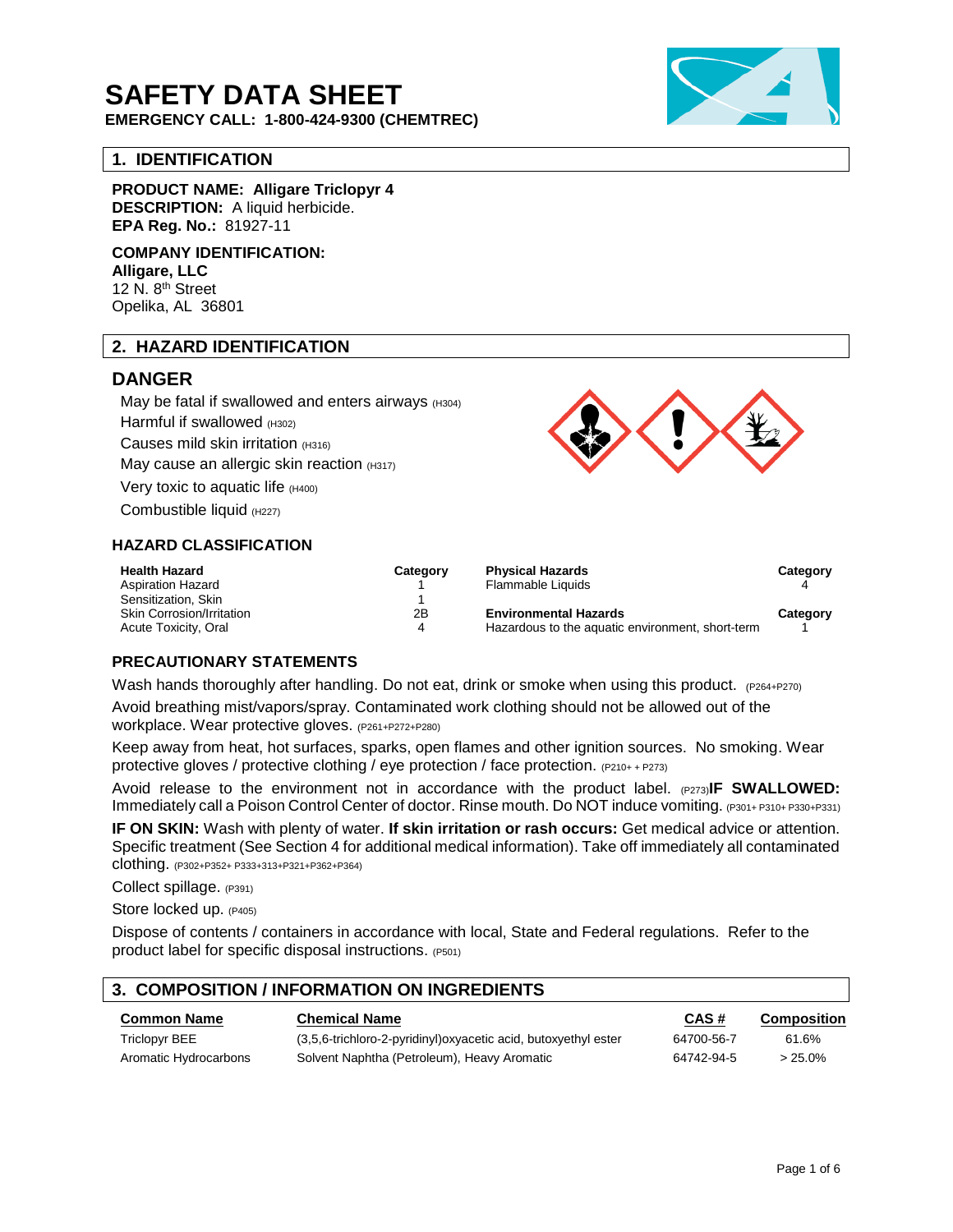#### **4. FIRST AID MEASURES**

Have the product container or label with you when calling a poison control center or doctor or going for treatment. You may also contact CHEMTREC at 1-800-424-9300 for emergency medical treatment information.

**IF SWALLOWED:** Call a poison control center or doctor immediately for treatment advice. Do not induce vomiting unless told to do so by the poison control center or doctor. Do not give anything by mouth to an unconscious person. Do not give liquid to the person.

**IF IN EYES:** Hold eye open and rinse slowly and gently with water for 15-20 minutes. Remove contact lenses, if present, after the first 5 minutes, then continue rinsing eye. If eye irritation persists: Get medical advice/attention.

**IF ON SKIN OR CLOTHING:** Take off contaminated clothing. Rinse skin immediately with plenty of water for 15-20 minutes. If skin irritation or rash occurs: Get medical advice / attention.

**NOTE TO PHYSICIAN:** May pose aspiration hazard. Contains petroleum distillates.

#### **5. FIREFIGHTING MEASURES**

**Fire and Explosion Hazards:** Thermal decomposition may release irritating gases and fumes (see Section 10).

**Extinguishing Medium:** Foam, dry chemical, CO<sub>2</sub> or water fog.

**Fire Fighting Equipment:** Firefighters should be equipped with self-contained positive pressure breathing apparatus and full bunker gear.

**Fire Fighting Instructions:** Evacuate area and fight fire upwind from a safe distance to avoid possible hazardous fumes and decomposition products. Dike runoff and do not allow runoff to enter sewers, storm drains or waterways. Foam and dry chemical extinguishing systems are preferred to prevent environmental damage from excessive water runoff.

**Hazardous Combustion Products:** Hydrogen chloride, oxides of nitrogen, phosgene.

**NFPA Ratings:** Health – 2 / Flammability – 2 / Reactivity - 0

#### **6. ACCIDENTAL RELEASE MEASURES**

Clean up spills immediately observing the precautions in Section 8 of this MSDS. Isolate the hazard area and keep unnecessary and unprotected personnel from entering. Prevent material from contaminating soil or from entering sewage and drainage systems and bodies of water.

SMALL SPILLS: Absorb spill with sand, vermiculite or other inert absorbent. Place contaminated material into an appropriate container for disposal.

LARGE SPILLS: Dike large spills using absorbent or impervious materials such as clay or sand. Recover and contain as much free liquid as possible for reuse. Allow absorbed material to solidify, scrape up and place in an appropriate container for disposal. After removal, flush contaminated area thoroughly with water, observing all environmental regulations. Recover wash liquid with additional absorbent and place in container for disposal.

#### **7. HANDLING AND STORAGE**

Avoid contact with skin, eyes and clothing. Wash hands before eating, drinking, chewing gum, using tobacco, or using the toilet. Remove clothing immediately if pesticide gets inside. Then wash thoroughly and put on clean clothing. Remove PPE immediately after handling this product. Wash the outside of gloves before removing. As soon as possible, wash thoroughly and change into clean clothing.

Do not use or store near heat or open flame. Do not cut or weld container. Store above 28°F in a cool, dry place and in such a manner as to prevent cross contamination with other pesticides, fertilizers, food, and feed. Store in original container and out of the reach of children, preferably in a secured storage area.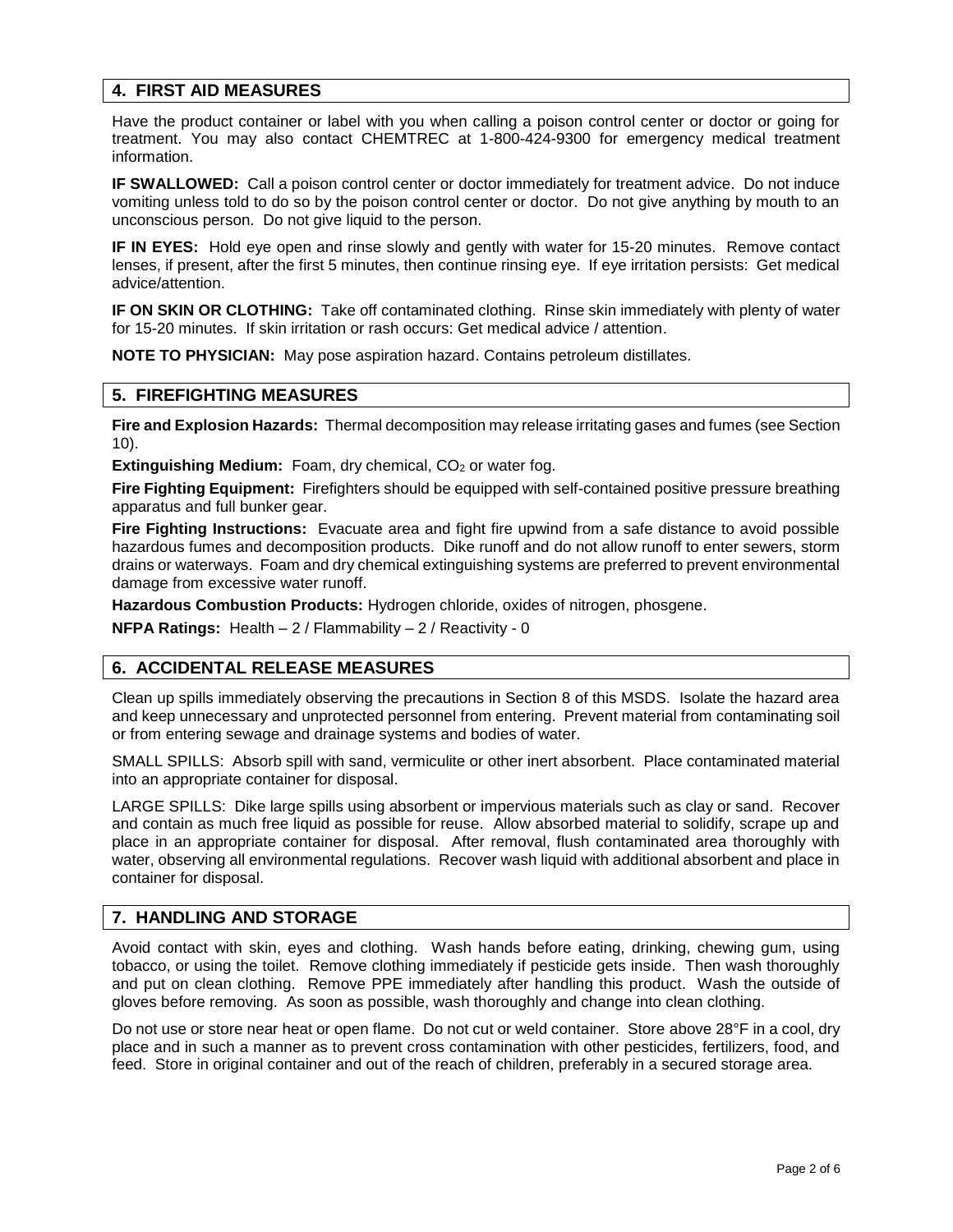### **8. EXPOSURE CONTROLS / PERSONAL PROTECTION**

**Engineering Controls:** Facilities storing or utilizing this material should be equipped with an eyewash station and a safety shower. Proper ventilation is required when handling or using this product to keep exposure to airborne contaminants below exposure limits. Local mechanical exhaust ventilation may be required.

**Protective Clothing:** Long-sleeved shirt, long pants and shoes plus socks, and chemical resistant gloves (> 14 mils) such as butyl rubber, natural rubber, neoprene rubber, or nitrile rubber.

**General:** Wash thoroughly with soap and water after handling. Discard clothing and other absorbent materials that have been heavily contaminated with this product; do not reuse them. Follow the manufacturer's instructions for cleaning and maintaining PPE. If no such instructions for washables exist, use detergent and hot water. Keep and wash PPE separately from other laundry.

#### **9. PHYSICAL AND CHEMICAL PROPERTIES**

**Appearance:** Amber liquid<br> **Odor:** Aromatic Sol **Melting/freezing point:** not available **Boiling point/Boiling range:** not available **Flammability:** not available **Flammability limits (upper/lower):** not available **Flash point:** 61.8°C (143.2°F) **Auto-ignition temperature:** not available **Decomposition temperature:** not available

**Odor:** Aromatic Solvent

**pH:** 4.0 – 5.0<br>**Kinematic viscositv:** not available **Kinematic viscosity: Solubility:** Emulsifies **Partition coefficient:** not available **Vapor pressure:** not available **Density:** 1.075 g/mL (8.97 lbs/gal **Relative vapor density:** not available **Particle characteristics:** not available

#### **10. STABILITY AND REACTIVITY**

**CONDITIONS TO AVOID:** Temperatures above 40°C (105°F) and below -2°C (28°F).

**CHEMICAL STABILITY:** Stable under all normal use and storage conditions. May thermally decompose.

**HAZARDOUS DECOMPOSITION PRODUCTS:** Thermal decomposition may generate hydrogen chloride, oxides of nitrogen and phosgene.

**INCOMPATIBILITY WITH OTHER MATERIALS:** Strong acids and oxidizing agents.

**POLYMERIZATION: Will not occur.** 

### **11. TOXICOLOGICAL INFORMATION**

**ORAL TOXICITY (rat LD50): >** 1,000 mg/kg **DERMAL TOXICITY (rabbit LD50):** > 2,000 mg/kg **INHALATION TOXICITY (rat**  $LC_{50}$ **):**  $> 5.2$  mg/L **EYE IRRITATION:** Mildly irritating **SKIN IRRITATION: Moderately irritating SKIN SENSITIZATION:** Potential sensitizer after repeated exposures to concentrate. **CARCINOGENICITY: EPA:** Not listed. **ACGIH:** Not Listed **NTP:** Not Listed **IARC:** Not Listed **OSHA:** Not Listed **MUTAGENIC TOXICITY:** Little evidence of mutagenic effects during *in vivo* and *in vitro* assays.

**REPRODUCTIVE TOXICITY:** No evidence in animal studies.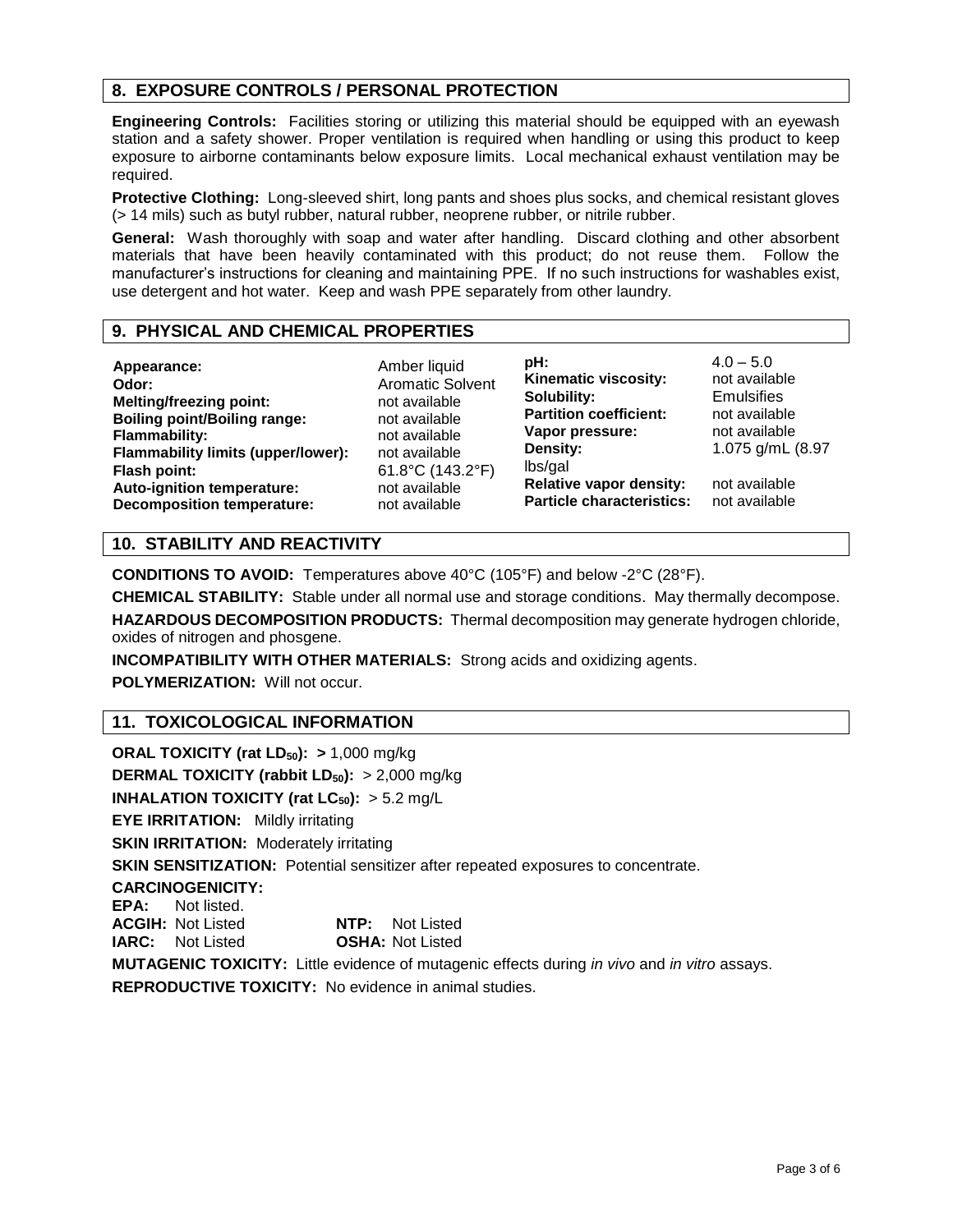#### **12. ECOLOGICAL INFORMATION**

This pesticide is toxic to fish. Do not apply directly to water, to areas where surface water is present, or to intertidal areas below the mean high water mark. Do not contaminate water when cleaning equipment or disposing of equipment washwaters or rinsate.

This herbicide is injurious to plants at extremely low concentrations. Nontarget plants may be adversely affected from drift and run-off.

This chemical has properties and characteristics associated with chemicals detected in groundwater. The use of this chemical in areas where soils are permeable, particularly where the water table is shallow, may result in groundwater contamination.

Bluegill sunfish 96-hr  $LC_{50}$ : 0.44 mg/L Bobwhite quail oral  $LD_{50}$ : 1350 mg/kg Green Algae E<sub>b</sub>C<sub>50</sub>: 10.6 mg/L

#### **AQUATIC TOXICITY TERRESTRIAL TOXICITY**

Daphnia magna 48-hr EC<sub>50</sub>: 0.35 mg/L Honeybee contact and oral LD<sub>5</sub>0: >230 µg/bee

#### **13. DISPOSAL CONSIDERATIONS**

**PESTICIDE DISPOSAL:** Do not contaminate water, food or feed by disposal.Wastes resulting from the use of this product (that cannot be used according to label instructions) must be disposed of on site or at an approved waste disposal facility.

**CONTAINER DISPOSAL:** Refer to the product label for specific container handling instructions.

#### **14. TRANSPORT INFORMATION**

| <b>UN Number:</b>                   | UN3082                                                                                                                                                                                                                                                                                                                     |
|-------------------------------------|----------------------------------------------------------------------------------------------------------------------------------------------------------------------------------------------------------------------------------------------------------------------------------------------------------------------------|
| <b>Proper Shipping Name:</b>        | Environmentally hazardous substance, liquid, N.O.S. (contains Triclopyr,<br>Aromatic Hydrocarbons)                                                                                                                                                                                                                         |
| <b>Transport Hazard Class:</b>      | 9                                                                                                                                                                                                                                                                                                                          |
| <b>Packing Group:</b>               | Ш                                                                                                                                                                                                                                                                                                                          |
| <b>Hazard Zone:</b>                 | A                                                                                                                                                                                                                                                                                                                          |
| <b>Marine Pollutant:</b>            | Yes <sup>1</sup>                                                                                                                                                                                                                                                                                                           |
| <b>Hazardous Substance RQ:</b>      | <b>None</b>                                                                                                                                                                                                                                                                                                                |
| Labels / Placards:                  | US-DOT: Combustible Liquid <sup>2</sup><br>IMDG, IATA: Class 9 Environmentally Hazardous Substance <sup>3</sup>                                                                                                                                                                                                            |
| <b>Emergency Guide:</b>             | 171 (NAERG - North American Emergency Response Guide)                                                                                                                                                                                                                                                                      |
| <sup>1</sup> Marine Pollutant Note: | Ground-only shipments are excluded from Marine Pollutant labeling<br>requirements as per 49 CFR 172.101 Appendix B (4). For any shipments<br>involving all or part of the transport by vessel, the shipment must be<br>classified as a Marine Pollutant unless a limited quantity exemption<br>applies (see note 3 below). |
| <sup>2</sup> US-DOT Note:           | Containers < 119 Gallons shipped by land or vessel not regulated for<br>domestic transport. Containers ≥ 119 gallons or shipments by air must be<br>shipped as NA1993, Combustible Liquid, N.O.S. (contains Triclopyr,<br>Aromatic Hydrocarbons), PG III. Emergency response guide 128.                                    |
| <sup>3</sup> IMDG / IATA Note:      | Not regulated when shipped in single or inner packaging $\leq 1.3$ gallons (5)<br>liters)                                                                                                                                                                                                                                  |

This information is not intended to convey all specific regulatory or operational requirements/information relating to this product. Transportation classifications may vary by container volume and may be influenced by regional or country variations in regulations. Additional transportation system information can be obtained through an authorized sales or customer service representative. It is the responsibility of the transporting organization to follow all applicable laws, regulations and rules relating to the transportation of the material.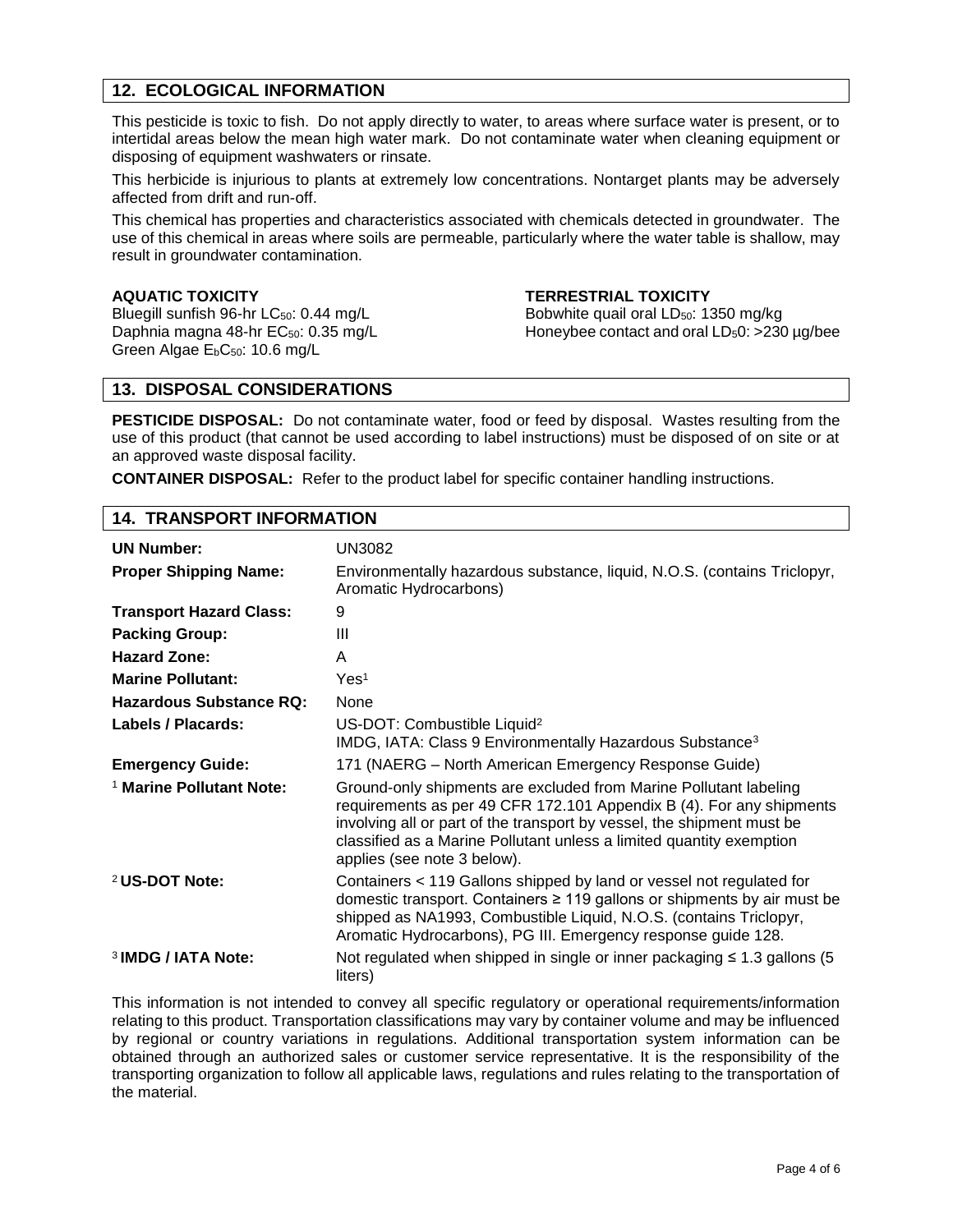#### **15. REGULATORY INFORMATION**

#### **FIFRA –**

This chemical is a pesticide product registered by the Environmental Protection Agency and is subject to certain labeling requirements under federal pesticide law. These requirements differ from the classification criteria and hazard information required for safety data sheets, and for workplace labels of non-pesticide chemicals. The following is the hazard information as required on the pesticide label:

#### **PRECAUTIONARY STATEMENTS**

#### **HAZARDS TO HUMANS AND DOMESTIC ANIMALS**

**CAUTION:** Harmful if swallowed. Causes moderate eye irritation. Avoid contact with eyes or clothing. Prolonged or frequently repeated skin contact may cause allergic reactions in some individuals.

#### **ENVIRONMENTAL HAZARDS**

This pesticide is toxic to fish. Do not apply directly to water, to areas where surface water is present, or to intertidal areas below the mean high water mark. Do not contaminate water when cleaning equipment or disposing of equipment washwaters or rinsate.

This chemical has properties and characteristics associated with chemicals detected in groundwater. The use of this chemical in areas where soils are permeable, particularly where the water table is shallow, may result in groundwater contamination.

Physical or Chemical Hazards

**Combustible:** Do not use or store near heat or open flame. Do not cut or weld container.

All pesticides are governed under the Federal Insecticide, Fungicide, and Rodenticide Act (FIFRA). The regulatory information presented below is pertinent only when this product is handled outside of the normal use and application as a pesticide. This product is excluded from listing requirements under EPA/TSCA.

#### **SARA Title III – Section 302 Extremely Hazardous Substances** Not listed

#### **SARA Title III – Section 311/312 Hazard Categories**

Immediate, Delayed, Fire

#### **SARA Title III – Section 312 Threshold Planning Quantity**

The threshold planning quantity (TPQ) for this product treated as a mixture is 10,000 lbs. This product contains no ingredients with a TPQ of less than 10,000 lbs.

#### **SARA Title III – Section 313 Reportable Ingredients**

None

#### **CERCLA –**

N/A

#### **CALIFORNIA PROP 65 STATUS –**

This product does not contain any products known to the state of California to cause cancer or reproductive harm.

#### **CANADA –**

This product has been classified in accordance with the hazard criteria of the Controlled Products Regulations (CPR) and the SDS contains all of the information required by CPR.